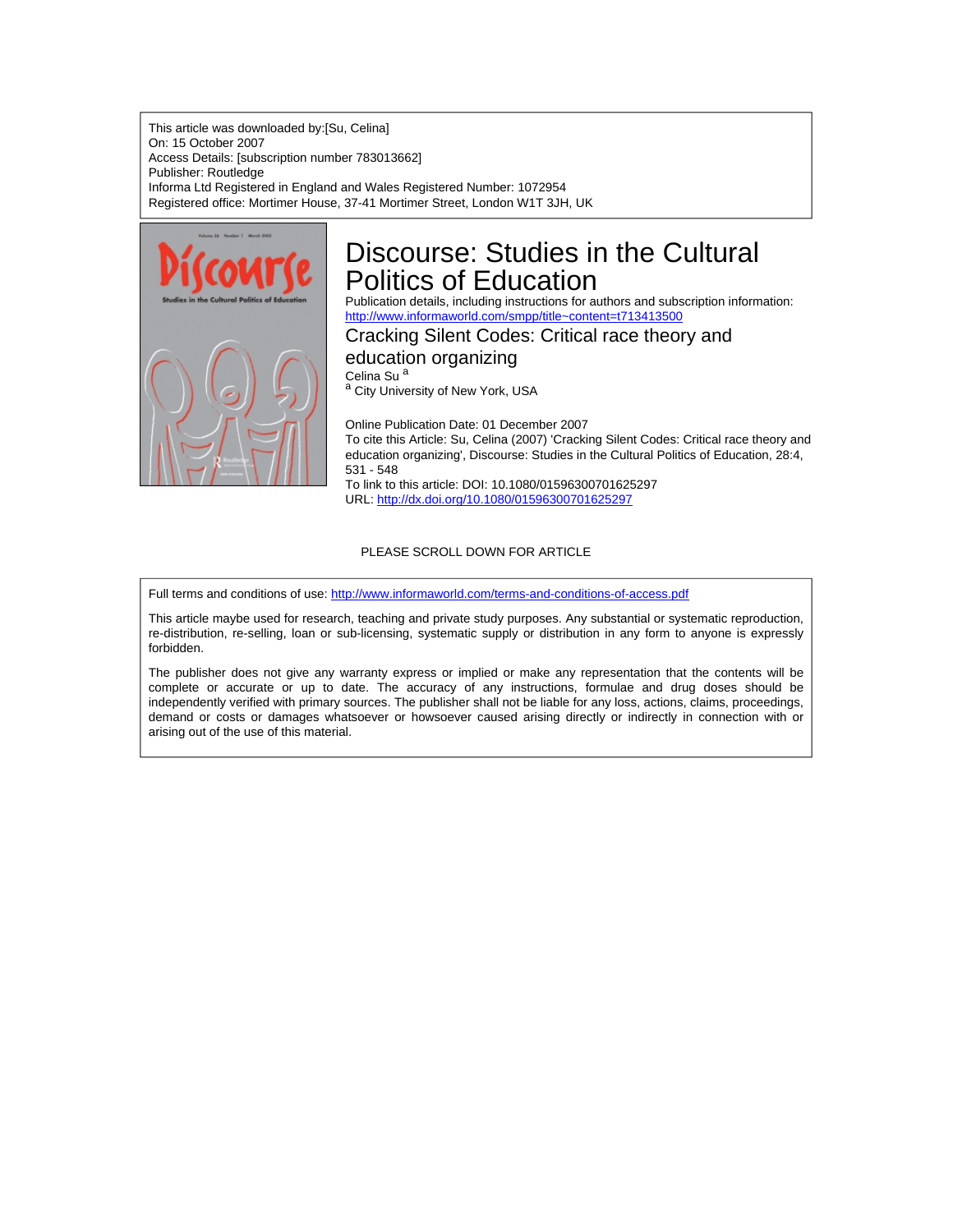# Cracking Silent Codes: Critical race theory and education organizing

Celina Su\*

City University of New York, USA

Critical race theory (CRT) has moved beyond legal scholarship to critique the ways in which ''colorblind'' laws and policies perpetuate existing racial inequalities in education policy. While criticisms of CRT have focused on the pessimism and lack of remedies presented, CRT scholars have begun to address issues of praxis. Specifically, communities of color must challenge the dominant narratives of mainstream institutions with alternative visions of pedagogy and school reform, and community organizing plays an important role in helping communities of color to articulate these alternative counter-narratives. Yet, many in education organizing disagree with CRT's critique of colorblindness. Drawing on five case study organizations working towards school reform in the South Bronx neighborhoods of New York City, this article traces the difficulty of implementing anti-racist practices in education organizing groups. It also analyzes specific practices that may help such groups to transform race-consciousness into positive political action.

## Introduction

In the 2003–04 school year, Bronx high schools in New York City reeled from a series of stabbings. Several schools were labeled dangerous and violence-prone. In these schools, students waited in long lines to pass through metal detectors each morning, and faced quite a few police officers along the way. In response, Neighborhood Parents Together (NPT), a group of parents involved in community organizing efforts for school reform, cited the need for additional safety patrols. NPT assumed that the police officers were doing their job, and if they were primarily targeting black male teenagers in the schools, that was because these teenagers were more likely to be criminals.

A student-led education organizing group, Youth Power (YP), disagreed. These leaders asserted that not all existing safety patrol officers were treating students humanely, thus exacerbating tensions within the schools. Further, they raised issues of race in their campaigns, highlighting the ways in which officers had engaged in discriminatory racial profiling in their work. Finally, they invited the officers to join them in a workshop they constructed, where the students and officers scripted and

<sup>\*</sup>Political Science, Brooklyn College, City University of New York, 2900 Bedford Avenue, Brooklyn, NY 11210-2889, USA. Email: CelinaS@brooklyn.cuny.edu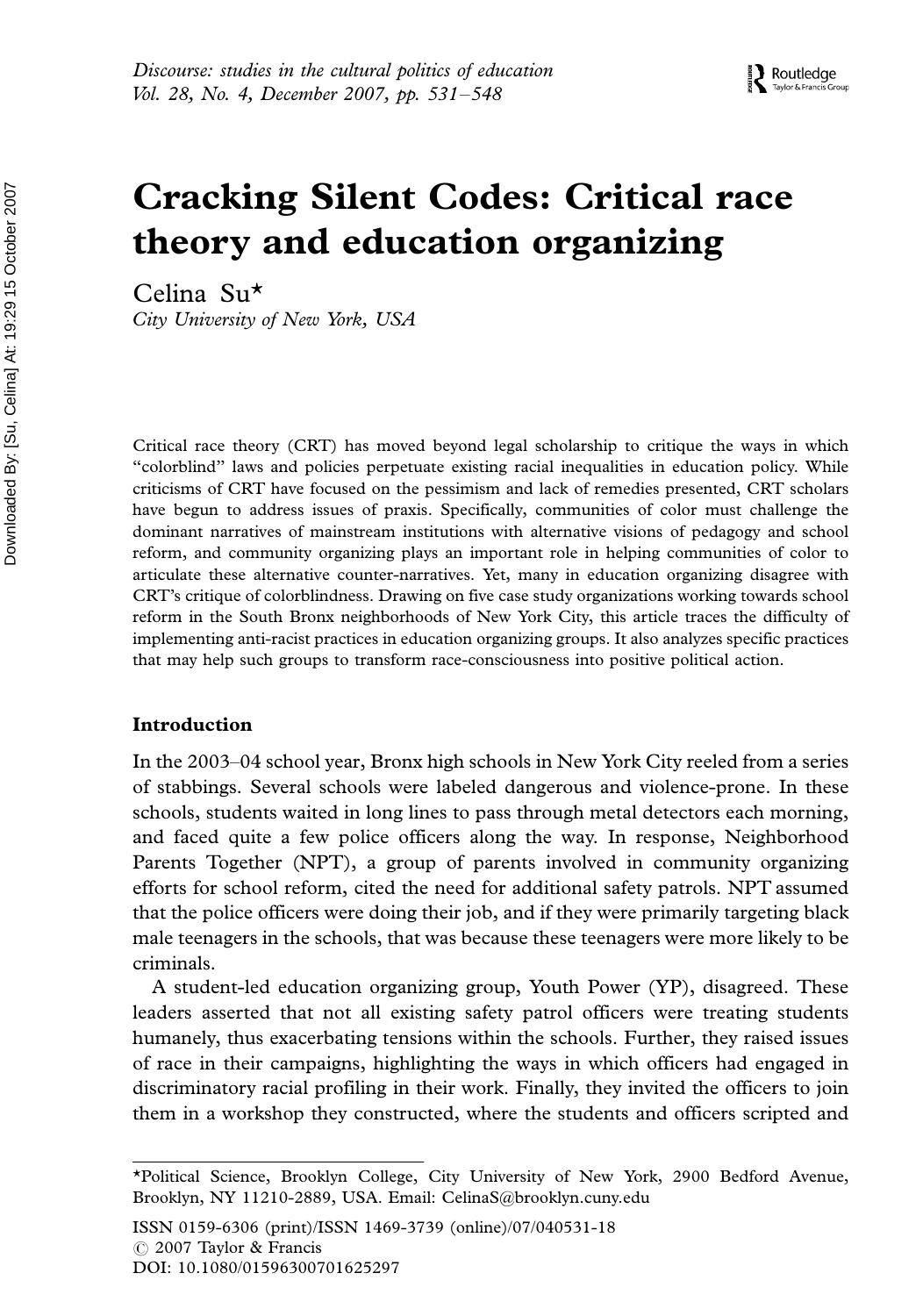acted in skits playing out their perceptions of one another. Soon thereafter, the police implemented new safety protocols in their schools.

In effect, NPT and YP forwarded different storylines, different narratives and counter-narratives, on who was to blame for the original stabbings. Was it the perpetrating students, the violence-prone officers, or systemic forces, like concentrated poverty? These groups work with the same Bronx constituencies, and they share strikingly similar missions of community power and school reform. Still, they pursued very different strategies, some of which sidelined issues of race, and others of which tackled them head on, with positive results.

This article uses tenets from critical race theory (CRT) to analyze how education organizing groups can help oppressed people of color to articulate and voice their own counter-narratives, in order to combat the falsely neutral, colorblind, and dominant narratives of mainstream American society. CRT forces scholars to look beyond well-intentioned rhetoric and liberal notions of equality. Instead, it suggests that we should examine the everyday practices, patterns of inequality, and results of real-life struggles for racial justice. In the context of education policy, this means community organizing should be an integral component of policy-making, as this is how people of color might get a chance to voice *their* vision of what good pedagogy and education looks like (Tate, Ladson-Billings, & Grant, 1993). Despite a rich body of legal scholarship on translating CRT into practice, there remains room for an analysis of how community organizing groups do this in the field of education. I hope to contribute to understandings of CRT praxis by investigating five such groups working towards school reform in the South Bronx. Though these groups share similar goals, their everyday practices and campaign struggles reveal dramatically different approaches to issues of race, especially when viewed through the lens of CRT.

In the next sections, I briefly review the literature on CRT and education, the article's case study organizations, and the methods I used to collect data. I then examine how, although education organizing groups aim to help leaders articulate anti-racist counter-narratives, they do not always succeed. This is because, in their pursuit for political power, some education groups operate with the very sort of colorblindness condemned by critical race theorists. I focus on how education organizing groups might provide consistent, substantive opportunities for the exchange of race-specific narratives and counter-narratives on issues of race, even as they maintain that race is socially constructed.

#### Critical Race Theory and Education

CRT began as a body of legal scholarship examining the ways in which facially neutral, ''colorblind'' laws perpetuated decidedly unequal protection of rights and privileges in American society (Crenshaw, Gotanda, Peller, & Thomas, 1995). It has grown in both depth, moving beyond black/white binaries (Bettie, 2000; Gregory, 1993; Yosso, 2005), and breadth, considering social phenomena far beyond official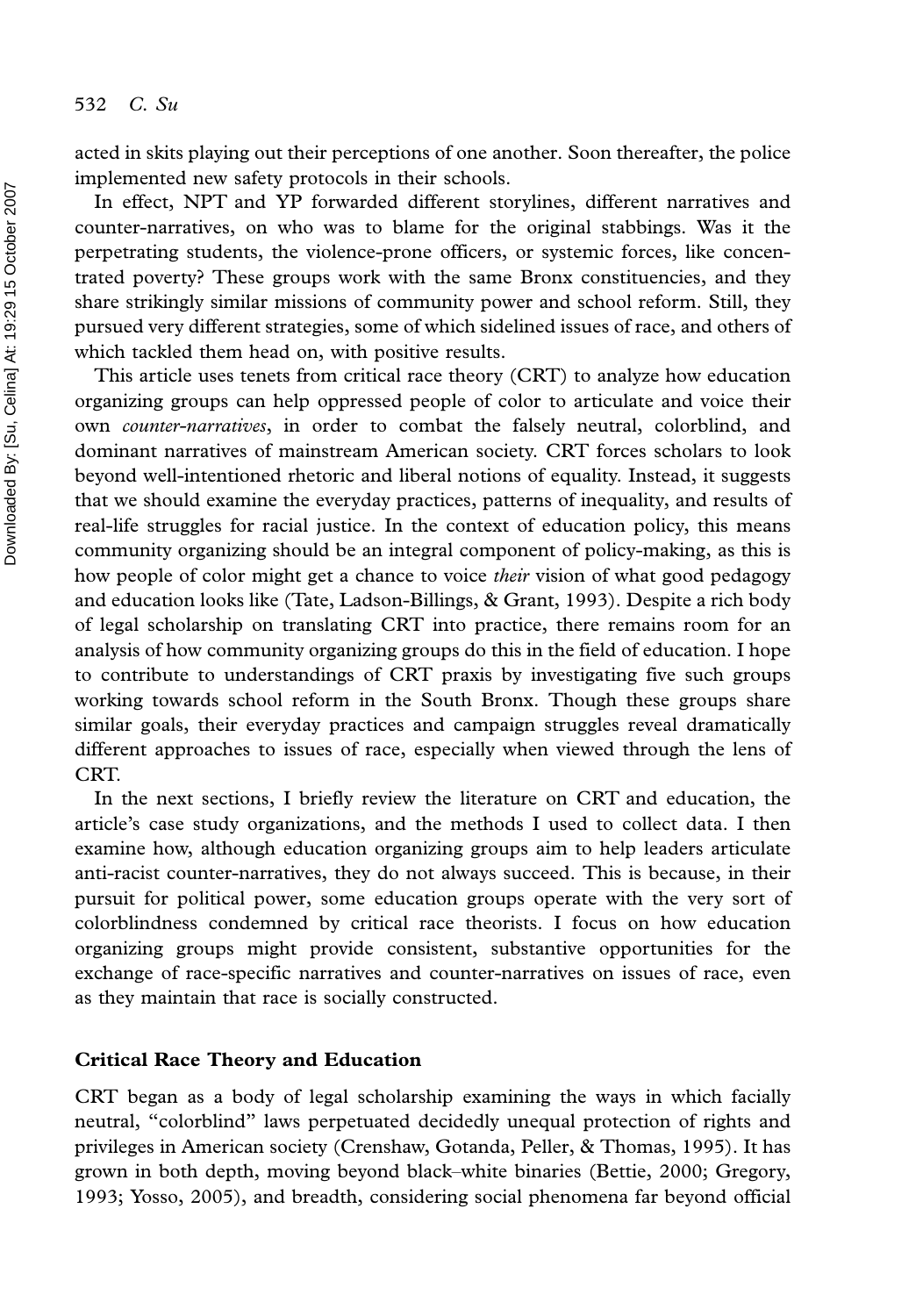legal studies (Delgado & Stefancic, 2001; López, 2003). In analyzing education policy, scholars have suggested that CRT could be useful in articulating the ways in which incremental reform, such as increasing school funding in this year's federal budget, often inhibits anti-racist social change, such as altering national funding formula in a way that guarantees adequate resources for poor communities of color (Ladson-Billings & Tate, 1995; Lynn, 1999; Stovall, 2005; Tate, 1997). The reach of such work has even crossed national borders, as CRT has been used as a means to examine anti-racist policies in the UK (Gillborn, 2006).

As Tate et al. (1993) write, ''The elements that characterize CRT are difficult to reduce to discrete descriptions, largely because critical race theorists are attempting to integrate their experiential knowledge into moral and situational analysis of the law'' (p. 210). Nevertheless, a relatively consistent set of tenets, or themes, emerges. According to Delgado and Stefancic (2001), these include:

- 1. Racism is commonplace, and colorblind conceptions of equality will only address the most egregious forms of individual-based racism, rather than structural inequalities between social groups.
- 2. ''White-over-color ascendancy serves important purposes'' via the notion of interest convergence. Most anti-racist reforms are expected to only happen incrementally, and only when they also serve the interests of white elites.
- 3. Race is socially constructed and historically embedded.
- 4. In contemporary American society, the unique voice of color serves important purposes. This is a controversial point. Alongside its firm stance against notions of racial essentialism, CRT contends that the social realities of people of color nevertheless give them experiences, voices, and viewpoints that are likely to be different from mainstream, dominant narratives. It therefore becomes imperative that people of color advance their own *counter-narratives*, often via storytelling modes that fall outside the usual confines of academic discourse.

Further, although CRT began as legal scholarship, its applications in education policy were apparent from the beginning. Bell's work on Brown v. Board of Education, for instance, contended that the landmark US Supreme Court decision for racial desegregation in the public schools was structured in such a way that did not seriously threaten dominant interests. Thus, its limited impact could have easily been predicted via CRT (Bell, 1979, 1980, 1987). Brown v. Board of Education not only failed to break away from patterns of interest convergence, but it also prevented people of color from shaping education policy by withholding financial resources and governance control.

In addition to racial desegregation, CRT scholars have also tackled issues such as affirmative action in university admissions, school choice, and education financing (Ladson-Billings & Tate, 1995; Taylor, 1999). More recently, analyses of American multicultural education have pinpointed the ways in which mainstream American pedagogy marginalizes and subjugates the experiences of not just African-Americans, but also Latinos, Asian-Americans, Native Americans, and others in distinct, but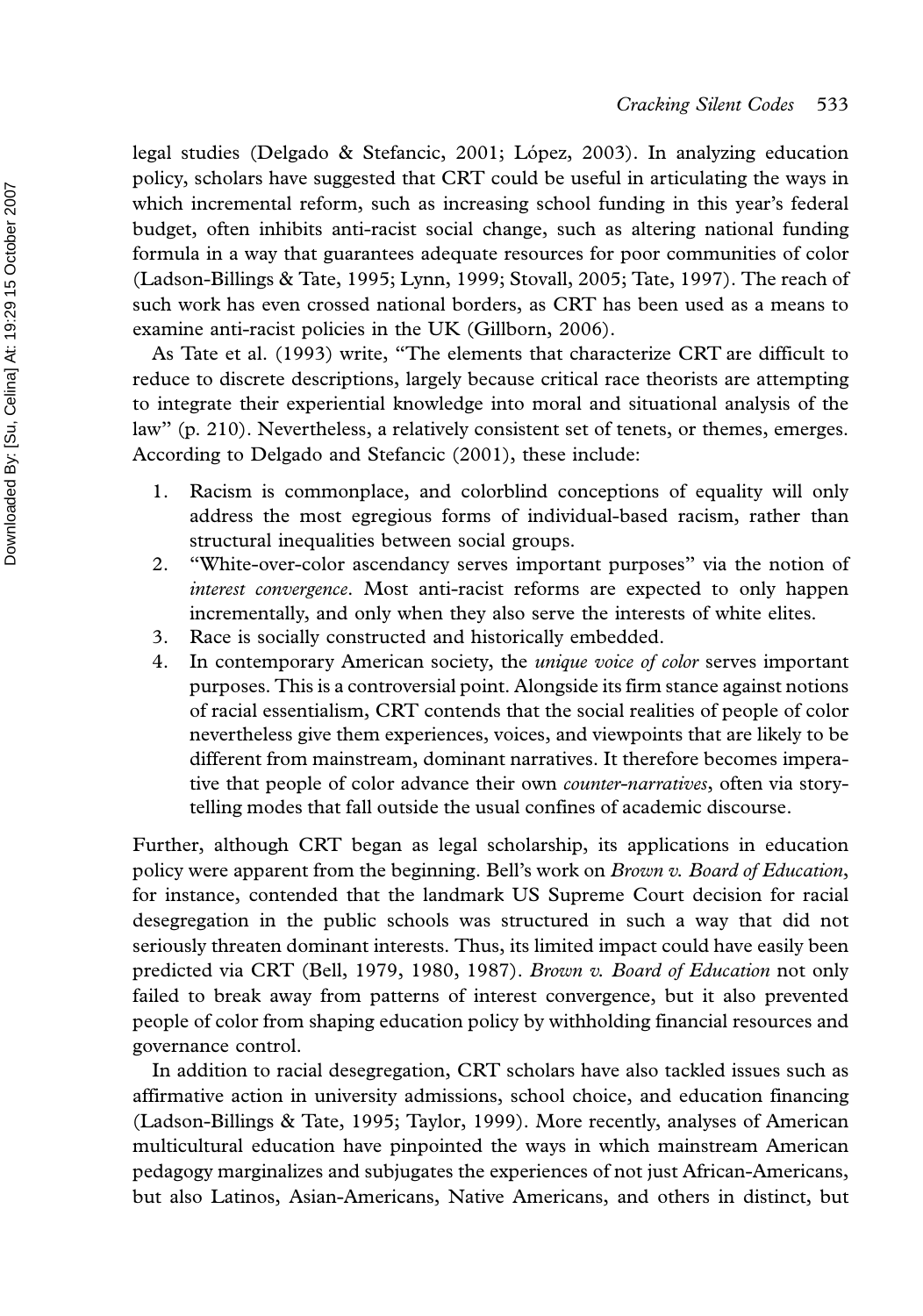patterned, ways (Crenshaw et al., 1995; Yosso, 2005). Whereas many in the educational literature support policymakers' efforts to improve schooling by focusing on the basics, particularly via standardized curricula, CRT scholars have assiduously mapped and analyzed the many ways in which these efforts, in and of themselves, would do little to help people of color (Tate, 1997).

Yet, a common critique of CRT is the contention that the theory has been much stronger at criticizing pervasive racism in major institutions (such as public education) than in forwarding potential remedies. Some have even argued that CRT is essentially nihilistic in its pessimism (Rosen, 1996); in response, CRT scholars point to the many remedies they have helped to forward (Delgado, 1988; Yamamoto, 1997). Guinier (1994), for example, has argued that low university enrollment rates for African-Americans and Latinos are not reflections of their lack of ability, but of facially neutral, specious, and discriminatory admissions criteria. When the Texas state government decided that its public universities would automatically admit the top 10% of all high school graduates, regardless of their standardized test scores, university enrollment and graduation of under-represented minorities and poor whites skyrocketed (Guinier & Torres, 2002).

The challenge, then, is to articulate other remedies needed in education policy (Crenshaw, 1988). To critical race theorists, true equality pays attention to the results as well as processes. This gives new weight to the voices of those who had been forced to play by the rules, but who had thus far not received the opportunity to help make the rules. Specifically, Tate et al. (1993) cited parent and community involvement as one of the key components of CRT-driven, anti-racist education policy-making. They write of this involvement as a means of allowing parents and students themselves to articulate a ''vision of ... how the school would meet the needs and interests of its multiethnic, multiracial, language-diverse population'' (p. 269).

In response, scholars have begun to consider the central role of organizing in constructing positive visions of schooling for communities of color (Stovall, 2005; Warren, 2001). Such organizing provides an essential link between teachers, administrators, students, and parents, providing a non-conventional opportunity to "challenge hegemony in urban schools" (Stovall, 2005, p. 12). With some exceptions, however, the struggles of contesting colorblindness in multiracial education organizing remain relatively unexplored; in fact, many in education organizing might disagree with CRT (Delgado, 1994; Warren, 2001; Wood, 2002). More detailed CRT remedies in education require analyses of just how organizing challenges colorblind hegemony in multiracial communities, and which elements of education organizing are most helpful.

### Case Studies and Methods

In the American popular media, the South Bronx is portrayed as the quintessential ghetto, full of drugs, blight, and violence. Jimmy Carter and Ronald Reagan both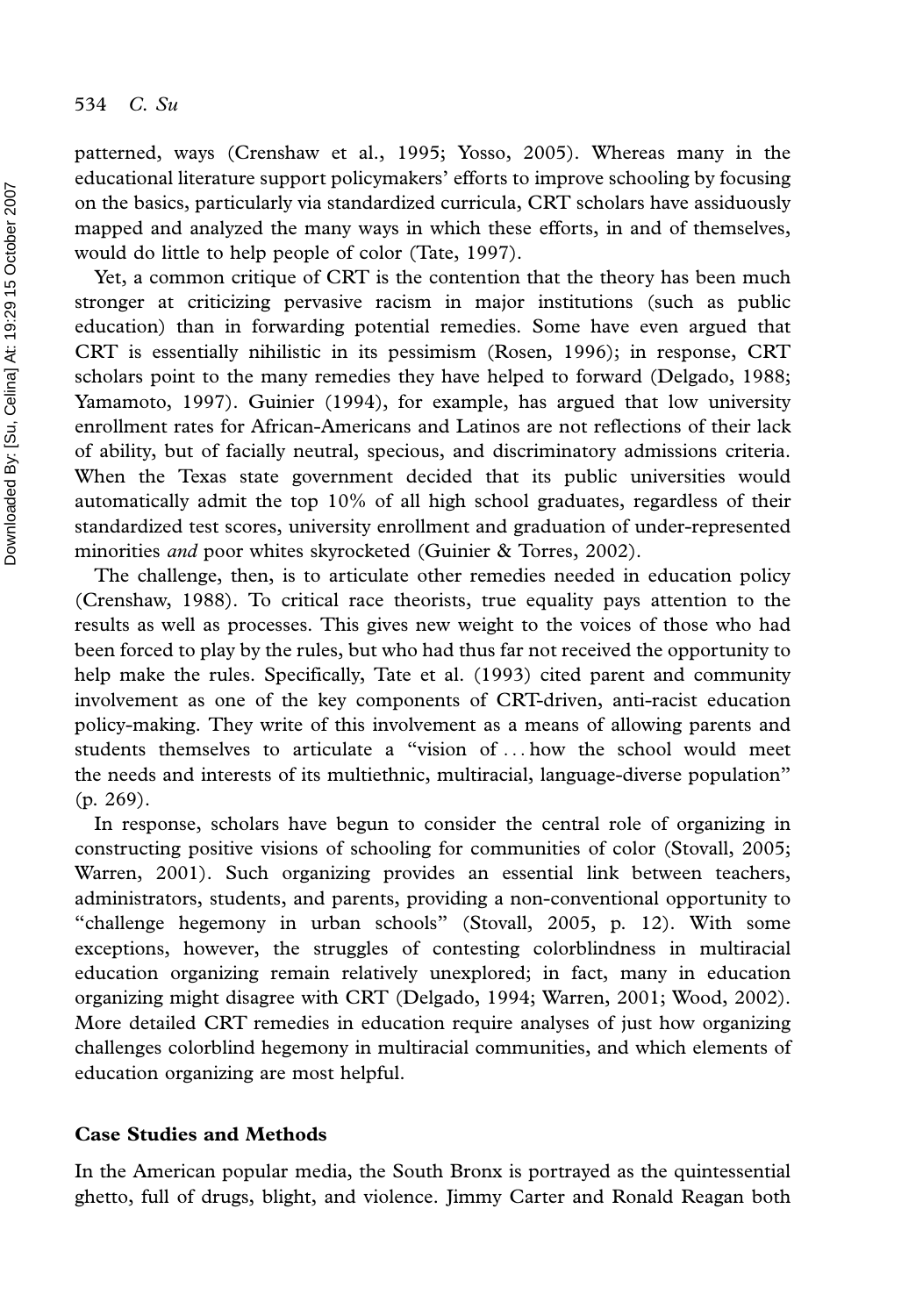chose the South Bronx for their symbolic ''troubled-inner-city'' campaign stop during their respective Presidential runs (Jonnes, 2002). Although the area is not quite as dangerous as it used to be, it still suffers from severely underfunded and overcrowded schools, lack of affordable housing, and concentrated poverty. By all measures, unemployment and drop-out rates in the South Bronx remain high.

This study draws on five ethnographic case studies of community organizations that work on education reform in the South Bronx: Communities for Change Bronx (CC), Faith and Neighborhood Network (FNN), Neighborhood Parents Together (NPT), Parents in Action (PIA), and Youth Power  $(YP)$ .<sup>1</sup> All five organizations in this paper had been working on education campaigns for around seven years, though CC and FNN first organized Bronx residents around affordable housing issues in the 1980s.

In contrast to the overall 20% poverty rate for New York City as a whole, the neighborhoods served by these organizations have poverty rates between 39 and 44% (Infoshare, 2004). In addition, all of the organizations work with primarily Latino, African-American, and African populations, in descending order by percentage. I used Census data for the specific neighborhoods organized by the different groups, and present basic characteristics of the organizations and their constituencies in Table 1 (Infoshare, 2004).

Though some of the organizers hail from middle-class backgrounds, almost all of the interviewees were poor or working class. The exact gender breakdowns of the membership pools were not available. Based on my observations, however, fathers were rarely present at meetings at most of the organizations, though they sometimes attended larger rallies. YP was an exception, as the youth constituency is fairly evenly split between males and females.

The five groups all aim to make the public school system more accountable to parents, namely the overwhelmingly low-income communities of color that serve as the organizations' core constituents. They do this by forwarding public policy proposals, and pressuring elected officials and civil servants to heed these proposals through organized meetings, petitions, rallies, and protests. All share the same declared mission of local school reform via grassroots, community power. Such a mission would seem to fit well with a model of CRT praxis. After all, research on CRT and education emphasizes the role of education organizing in helping racial minorities to articulate new counter-narratives affirming community-appropriate pedagogies and school reforms, including increased funding and equal access to quality education.

CRT does not purport that liberals who forward colorblindness are in fact racists, but it does suggest that in practice, the policies often proposed by such liberals perpetuate existing institutional racism. Informed by such themes from CRT, I conducted research to examine not just the missions of these organizations, but also their everyday practices. I worked with the premise that the participants themselves can help to shape the themes and direction of my research. At first, I simply tried to learn as much as possible about the organizations. As interviewees became used to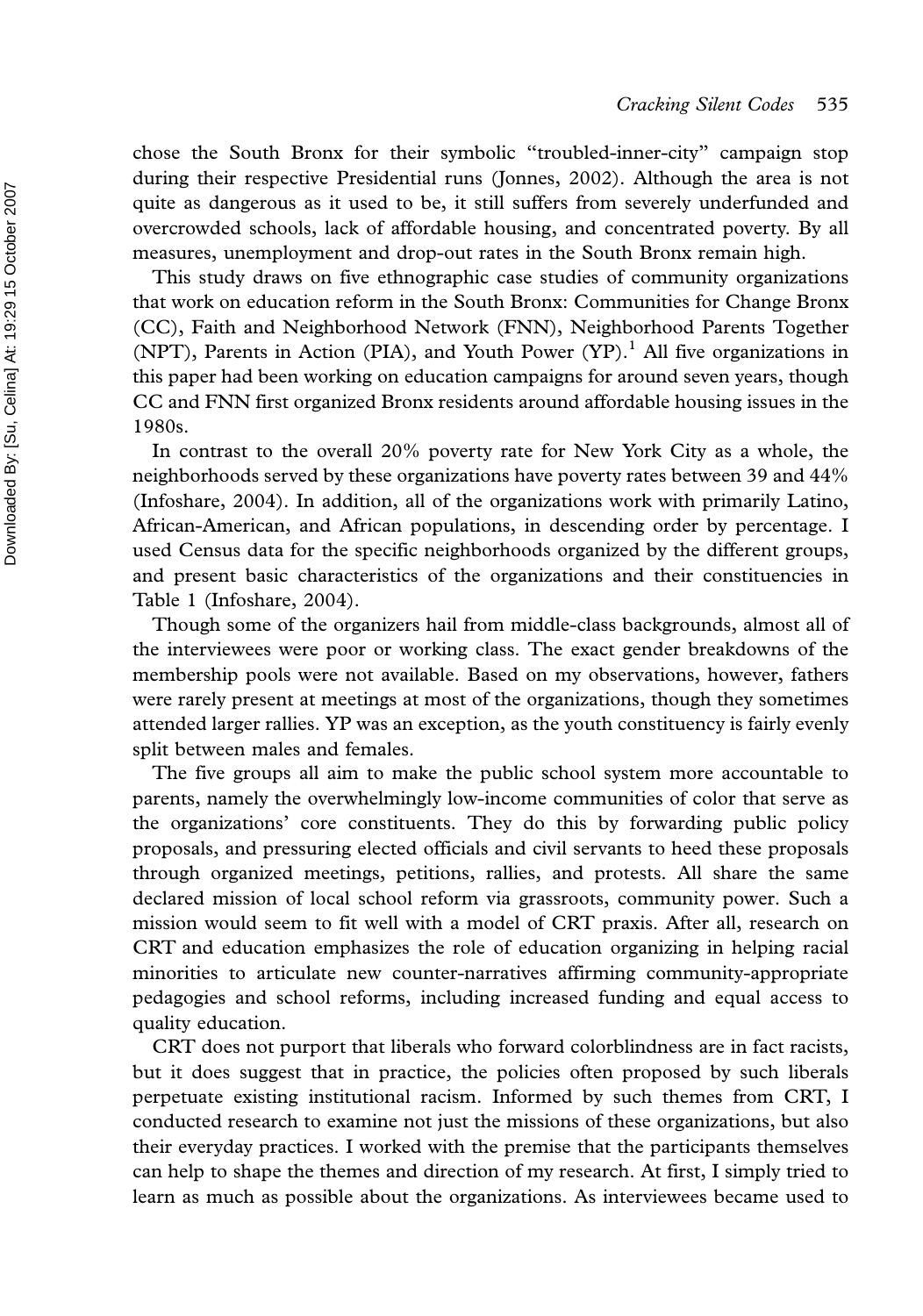| Table 1. Dasie characteristics and constituencies of ease study organizations<br>2007   |                                                       |                                                              |                               |                                                                                                                                       |                                                                               |
|-----------------------------------------------------------------------------------------|-------------------------------------------------------|--------------------------------------------------------------|-------------------------------|---------------------------------------------------------------------------------------------------------------------------------------|-------------------------------------------------------------------------------|
| Organizational characteristics/<br>constituencies                                       | CC                                                    | <b>FNN</b>                                                   | <b>NPT</b>                    | YP                                                                                                                                    | <b>PIA</b>                                                                    |
| Number of education organizers Two to three                                             |                                                       | Two to four                                                  | Two to three                  | Two to four                                                                                                                           | Two to three                                                                  |
| Higher rank staff member (of<br>overall organization, not just<br>education campaigns)  | One white female                                      | One white female,<br>one white male                          | One African-<br>American male | One African-American<br>male, one Latina<br>female                                                                                    | One white male, one<br>Black Latina female                                    |
| Lower rank staff members<br>By: [Su<br>Downloaded                                       | Latino and African- Latina female<br>American females |                                                              | One Latina female             | One mixed-race<br>and one Latino male female, one African-<br>American male                                                           | One mixed-race<br>female, one Latina<br>female, one African-<br>American male |
| Constituencies by race <sup>a</sup>                                                     |                                                       |                                                              |                               |                                                                                                                                       |                                                                               |
| $%$ Black                                                                               | 44                                                    | 37                                                           | 42                            | 35                                                                                                                                    | 32                                                                            |
| % Hispanic/Latino                                                                       | 61                                                    | 56                                                           | 60                            | 59                                                                                                                                    | 72                                                                            |
| % Non-Hispanic White                                                                    |                                                       | 6                                                            | 1                             | 5                                                                                                                                     |                                                                               |
| Constituencies by income                                                                |                                                       |                                                              |                               |                                                                                                                                       |                                                                               |
| % at or below poverty level<br>Leadership and membership                                | 44                                                    | 38                                                           | 41                            | 39                                                                                                                                    | 44                                                                            |
| Core leaders                                                                            | 10                                                    | 20                                                           | 10                            | 20                                                                                                                                    | 15                                                                            |
| Estimate of base membership<br>Estimate of education                                    | 7000                                                  | 2000                                                         | 150                           | 300                                                                                                                                   | 450                                                                           |
| campaign membership                                                                     | Unknown                                               | 150                                                          | 100                           | 100                                                                                                                                   | 150                                                                           |
| Main issues issue(s) addressed<br>in campaigns during fieldwork privatization<br>period | Teacher quality,                                      | Overcrowding,<br>poor facilities, lack<br>of classroom space | Teacher quality               | Discriminatory practices Animosity between<br>by safety agents/<br>counselors, inequities in parents, lack of<br>quality of education | school staff and<br>grievance procedures                                      |

Table 1. Basic characteristics and constituencies of case study organizations

CC, Communities for Change Bronx; FNN, Faith and Neighborhood Network; NPT, Neighborhood Parents Together; PIA, Parents in Action; YP, Youth Power.

aPercentages for Black and Hispanic/Latino populations add up to more than 100% because Black constituents are calculated by race, Hispanic constituents are calculated by ethnicity, and many constituents report as Black Hispanics, i.e., Black Puerto Ricans.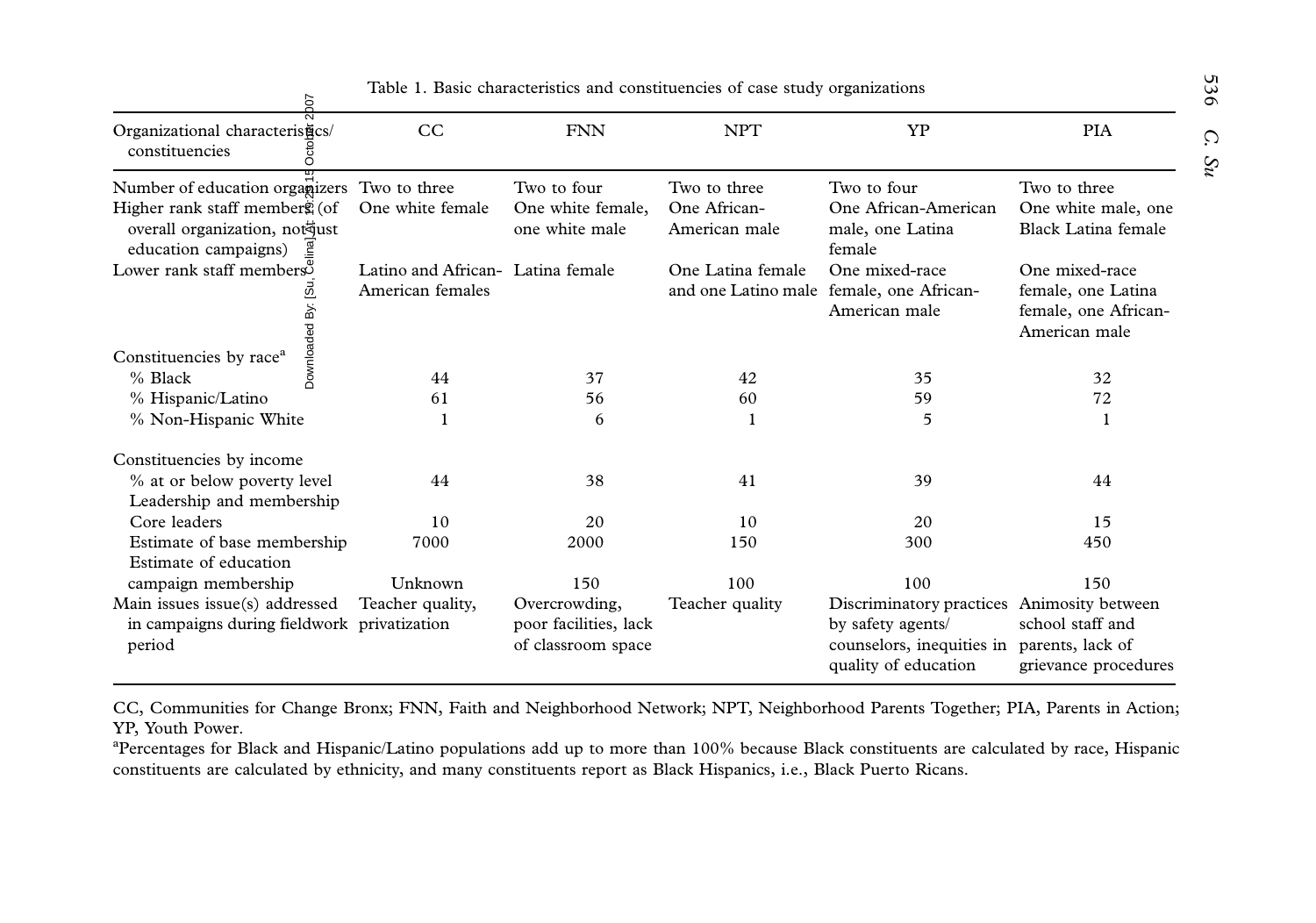my presence and trusted me more, they began to open up and share many of the stories that, collectively, form the sorts of counter-narratives essential to CRT praxis.

Overall, data were collected via archival research, direct observation, and semistructured interviews. Archival research involved examining the organizations' literature, newsletters, flyers, and other documents. Direct observation took place between May 2003 and July 2004, and it included attending meetings, rallies, and retreats. In total, I attended over 100 events over the investigation period, where I took handwritten notes of observations. While most events were two-hour meetings or rallies, I also attended day- or weekend-long retreats. Forty-six semi-structured interviews were conducted one-on-one, with in-depth discussions on their roles in the organizations, the activities and practices of the organizations, and the political strategies of the organizations. In this context, ''organizers'' are paid staff members of the organizations, and ''leaders'' are active members.

This study engaged in several iterations of fieldwork, data analysis, triangulation and data verification, to articulate findings that foregrounded the voices of the participants themselves. Throughout this article, the names of all fieldwork participants and case study organizations have been changed for confidentiality reasons.

#### Surfacing Counter-Narratives: Shifting from rhetoric to practice

Because the five education organizing groups look so similar on paper and via the popular media, advocacy groups or research centers often name them together in policy reports. A careful analysis from a CRT perspective, however, allows us to delve into the nitty gritty negotiations and contradictions of their everyday practices. The following sections use key tenets of CRT to examine, first, why surfacing counter-narratives is so difficult even in education organizing groups, and second, what practices help these groups to grapple with complex issues of race.

#### Racism as a Norm in American Society, and the Slim Rewards of Interest Convergence

Reflecting CRT's critiques of hegemonic narratives of colorblindness, most interviewed leaders and organizers asserted that race was not an issue. At first glance, this may have been surprising, since the constituencies served are overwhelmingly black and Latino, and many believe that the South Bronx is the poorest area in the city partly because of institutional racism. Still, in several instances, interviewees stated that a person's ethnicity did not matter in their work, since everyone involved is in the same economic boat. Yet, their later comments revealed that race clearly matters. One CC leader noted that to the extent that race did appear to be an issue, she was not sure it was justified. The leader, a visiting public school teacher from Jamaica of African descent, explained,

I'm probably too educated to say there is racism. I would say that, yes, there are racist people. But I don't think we must cry ''wolf'' too early ... I think that the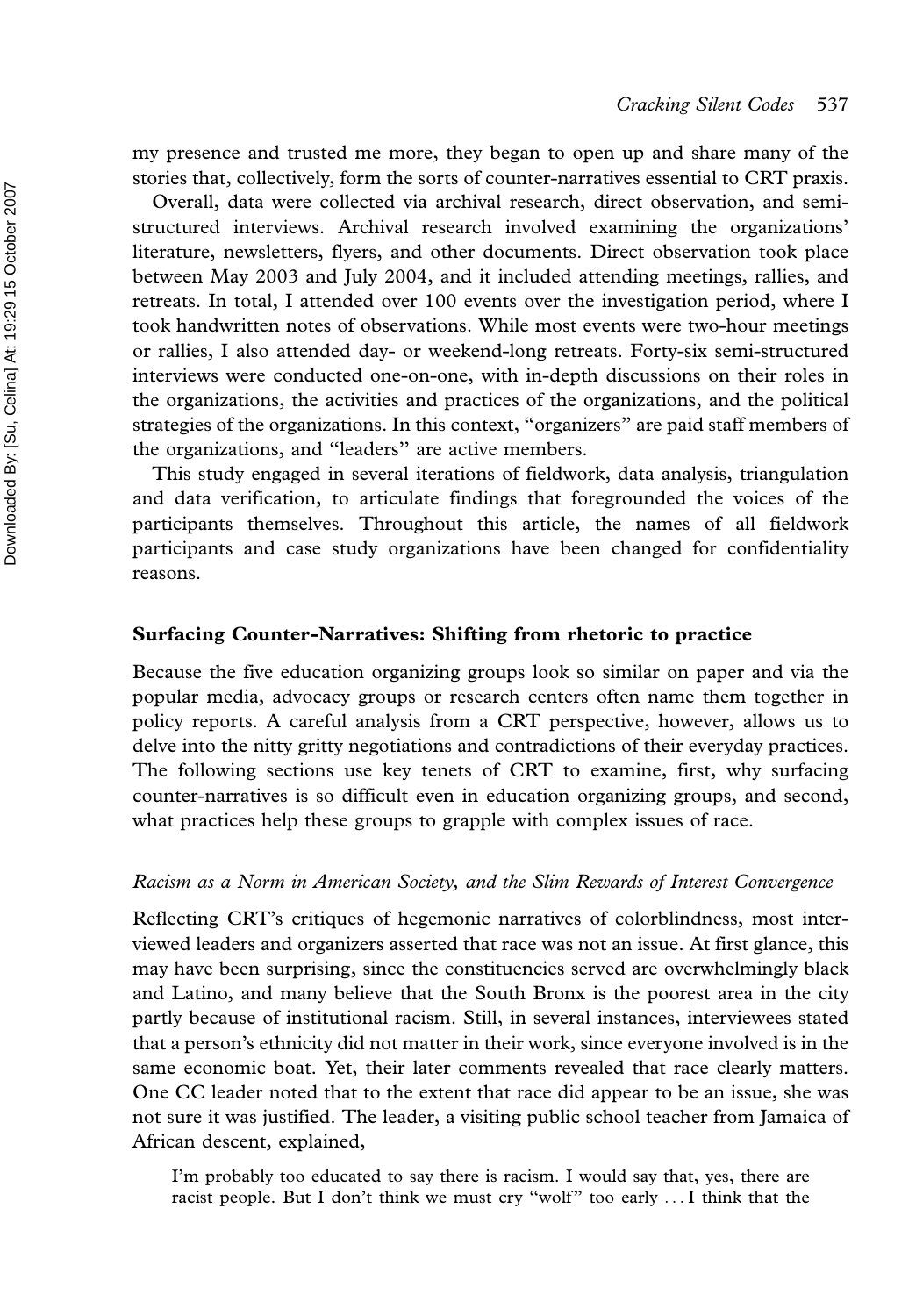basic nature of the African man ... attempts to give each person a chance, and does not stereotype, but other people stereotype very quickly. Because I am very much a personality of education ... the chance is very low that someone will be discriminated against ... I have grown up in a society where we have two major races, Indians and Africans. And the Indians, very much and very often, talk about discrimination in our [Jamaican] society. When I do not even see it ... I think some people tend to ... use [allegations of racism] very quickly ... I think we tend to play on that sympathy.

While others did not go so far in their assertions, they also operated on similar sentiments, that of colorblindness superseding any isolated incidents of racism. This clearly flies in the face of CRT's core tenets. Part of the reason for this discrepancy is the dominant perception that racism is always intentional and committed by individuals. Such a perception leaves little room for structural analyses of institutional racism, or for policy responses in situations where no specific ''evildoers'' can be pinpointed.

Sometimes, counter-narratives are also submerged in education organizing groups because a focus on sustaining majority support prevents organizers from addressing issues of race head on. Even though most of the organizers and leaders at the five case study organizations sometimes spoke of issues of race in American society at large, they nevertheless exempted their organizations from this critique. This was partly because they clearly had good intentions, and they were working on progressive campaigns to strengthen the public school system. For the most part, when some organizers and leaders explicitly talk about the notion of ''divisive'' issues, one quickly realizes that they are talking about issues that appear to affect one racial subgroup more than another. ''Divisive'' issues are always discussed pejoratively, and so, it is important to investigate how different organizations classify which issues fall into the category of social injustice, and which are instead labeled ''divisive''. Tara, the head organizer at CC, remarked:

We have to be a democratic organization, but we also have be thoughtful and do our homework ... any meeting can deteriorate into people blaming the parents or the teachers, or wanting to organize around issues that are divisive.

In this case, it is worth noting that the task of avoiding ''divisive'' issues is portrayed as a trade-off of being ''democratic''. In order to accomplish the tricky work of encouraging overworked, weary parents to pursue CC-sponsored education organizing campaigns, Tara has chosen to focus on facially neutral issues, those that need little further investigation. More specifically, Tara also noted that she feels the organization works by ''avoiding divisive issues. Like I can imagine Latino parents organizing because there aren't enough Latino teachers in the schools, but African-American parents would be offended, or would be upset''. In some ways, this ensures that a subgroup is not ostracized; on the other hand, it also runs the risk of avoiding campaigns that disproportionately affect a minority group, such as police brutality against black or Latino males. While one can imagine obviously divisive issues in which one subgroup is attempting to exclude another, the situation hypothesized by Tara lies in slightly murkier territory. A diverse teaching staff that includes Latinos as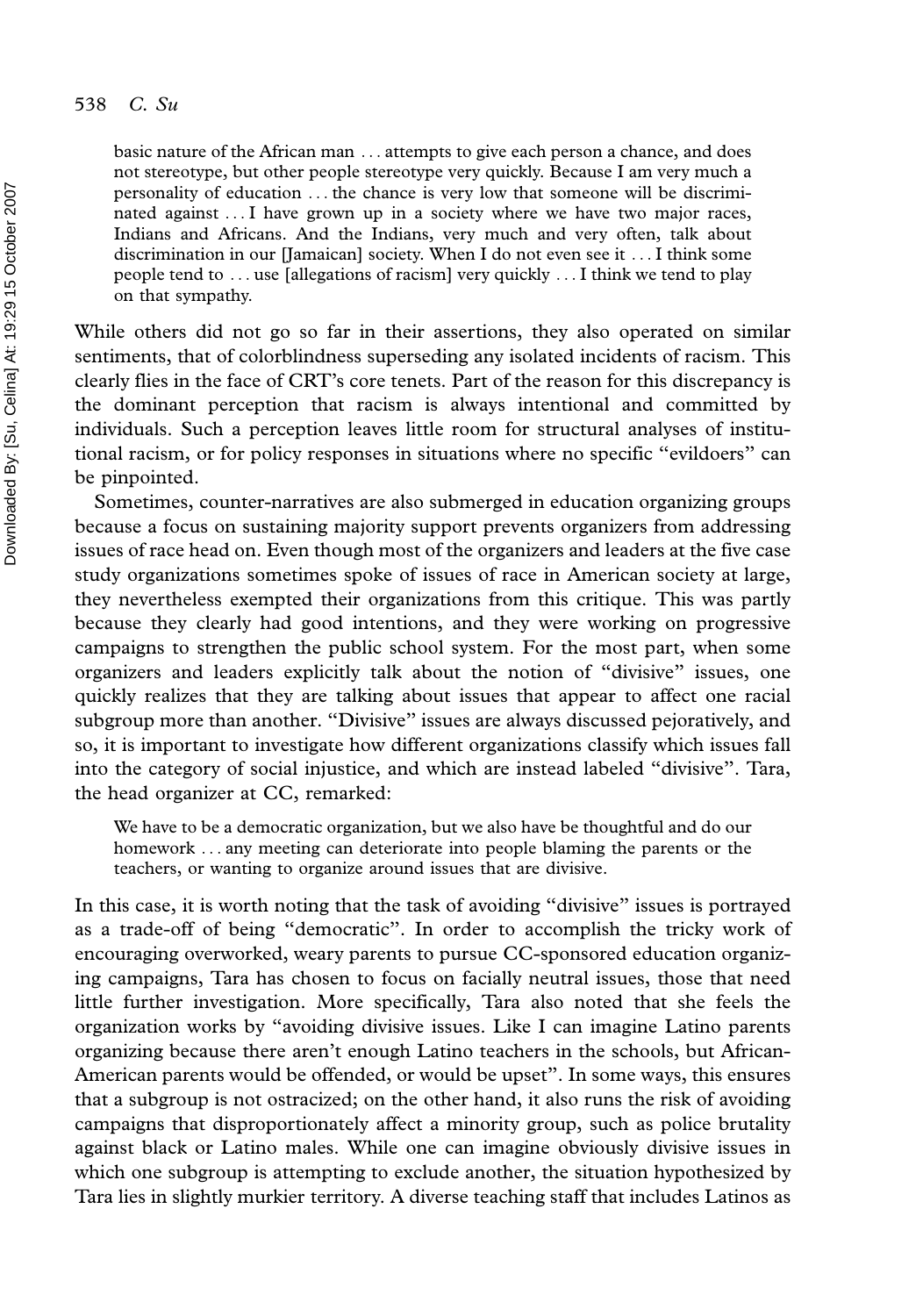well as African-Americans, after all, could raise the quality of education afforded to all students. In attempts to be race-neutral and form ''broad-based'' coalitions, racedelineated issues are sometimes avoided rather than tackled, even when it can be cast in positive terms and does not necessarily exclude the participation of others.

The second key CRT tenet of interest convergence, which predicts that dominant groups are unlikely to join anti-racist campaigns unless it also serves their own selfinterest, dovetails directly with the first one. Since significant segments of society currently benefit from existing power inequalities, appealing to their articulated selfinterests often sidelines deep-seated issues of race. According to some leaders in the case study organizations, issues of race are unlikely to be ''winnable'' if they do not automatically garner the support of most members. Since members belong to different racial groups, it appears too risky to confront a racially delineated issue. Some argue that in contrast, an issue that involves the entire neighborhood or all working-class people is more likely to win the support of all members (Miller, 1996).

Others have argued that such a stance uses class as a ''lowest common denominator'', one that ignores significant issues of race (Delgado, 1994, 1985). Advocates of such winnable campaigns would argue that they are doing important work on securing more money for South Bronx schools, for example. Certainly, important wins have been secured through such broad-based campaigns. Still, from a CRT perspective, even when everyone is gathered to denounce overt racism, such strategies make it difficult to work towards substantive social change.

As long as no overtly racist acts are committed, issues of race remain unexamined, and institutional racism ignored. In turn, school reform is best achieved by rallying everyone together, downplaying any patterns of inequality that might exist amongst the supporters.

Sometimes, the potential pitfalls of such colorblind strategies can only be gleaned with direct observation of the everyday struggles of campaigning for education reform. Much of this study's data lie in statements *not* made, which nevertheless hint at emerging counter-narratives. Many of the education organizers from the case study organizations would not refute the critiques in this article; nevertheless, they might rebut that sacrifices need to be made in smart politics, and contradictions are impossible to completely avoid.

This section, then, relies on the sort of ''story-telling'' at the core of CRT, employed precisely because issues of race often refuse to be neatly pigeonholed into analytical boxes (Ladson-Billings, 1998). Some of the most telling counter-narratives seep through the gaps and silences of everyday practices, especially when racial divides are overt. This was indeed the case when I accompanied CC Bronx on a bus trip to Washington, DC.

I arrived at the CC office at 6 a.m. and boarded one of two chartered buses. Carol, an African-American organizer, her mother, brother (who rode with us to DC but left the group upon arrival in DC), and a friend sat in the first three rows. None spoke Spanish. I sat in the fourth row. Latinos, most monolingual Spanish-speakers, all sat in the fifth row or beyond. Several had brought their children with them. The group was fairly evenly split between men and women.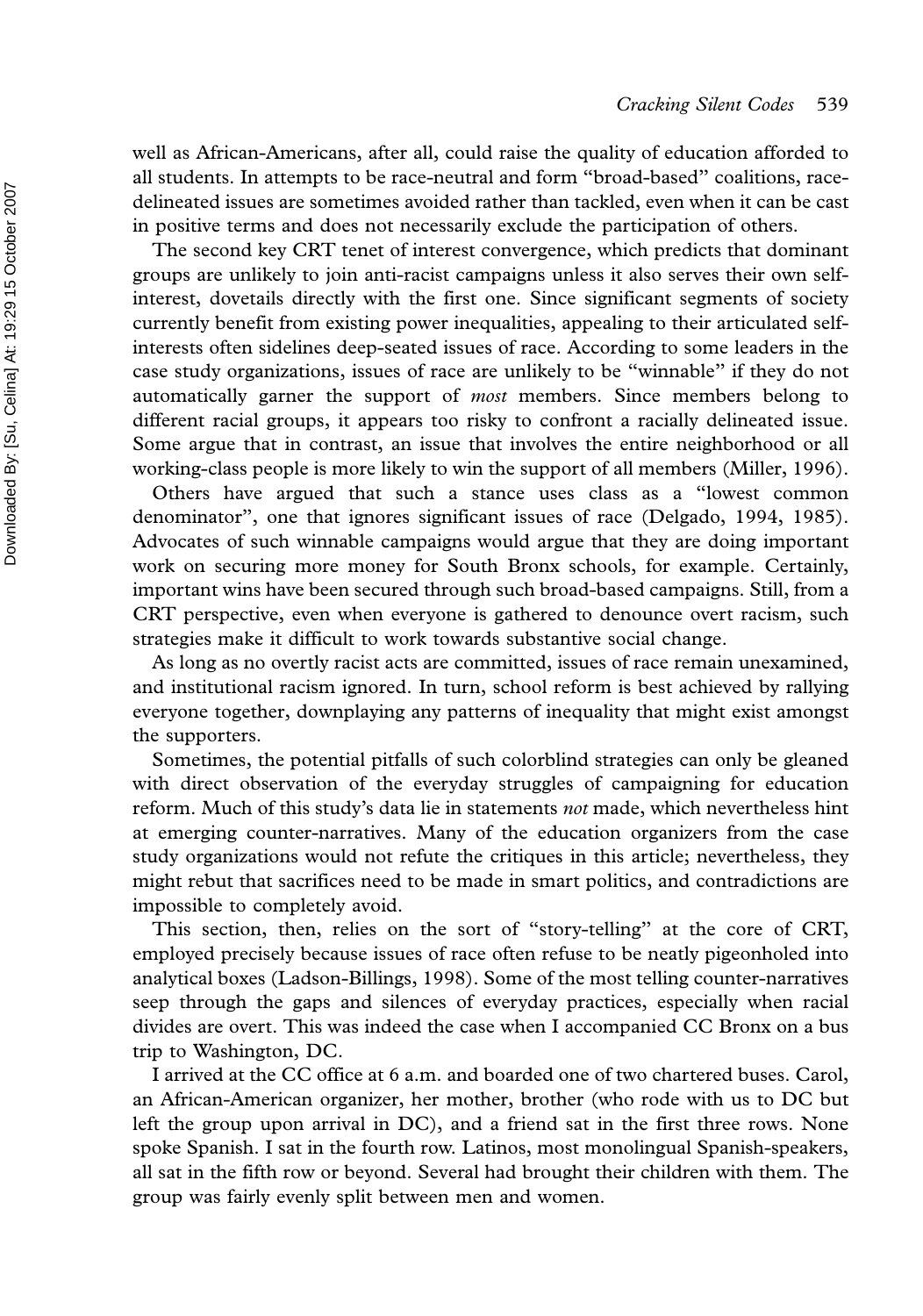Carol also repeatedly spoke to monolingual Spanish speakers in English, and sometimes went on in her instructions without allowing for them to be translated.

We arrived in DC around noon. We marched to several actions, primarily asking for more school funding for federal legislation. Other than the first few speeches, there were no translations into Spanish, so many members had stopped trying to follow the conversations. As we were getting ready to leave the Department of Education, other organizers were leaving to go to another protest. Carol kept repeating, ''I was never told of this, so we can go home''. We got on the highway, headed back for the Bronx.

Half an hour later, Tara, the head organizer, called from the other bus. Carol said that the bus driver did not have the directions, that we had passed the highway exit, and it was too late to turn back. The bus driver told her to not blame it on him. Tara told Carol to take a vote on the bus. Carol did, and 11 (of approximately 40) people voted to go home. Without asking for the question to be translated into Spanish, however, she turned around and said, ''That's it! Call Tara back and tell her they voted, and we're going home''.

We watched videotapes Carol had brought with her, one of which discussed adult sexual relationships in the African-American community. There were repeated requests from the rest of the bus for something appropriate for children.

Some of the Spanish-speaking people behind me spoke of their disappointment in our early return. A few days later, when I spoke with Tara, she said, ''It's too bad that your bus couldn't go to the [other] action because the bus driver got lost, huh?''

This story highlights some of the ways in which surfacing counter-narratives remains difficult in education organizing groups. First, organizers and leaders must overcome language barriers. Second, they also fear that any critiques of racial divides will be construed as racist, or as detracting from the larger mission of the organization. They are, after all, in the same boat, trying to fight even more formidable forces of disenfranchisement from outside the organization.

Again, the day's events did not reveal many moments of overt racism by individuals, so much as institutional segregation and disparate treatment by race. Carol probably decided to go home because she was exhausted, not because the Latino leaders would have wanted to stay. Further, principles of interest convergence did work in CC's favor in some ways. The organization succeeded in gathering thousands of supporters from around the country, and it successfully pressured the Department of Education to award grants to some poor schools.

Still, the conspicuous, race-delineated divisions are remarkable because all of the case study organizations are known for effective, progressive campaigns. CC has helped the working poor to fight school privatization in several states, and few progressive activists would argue with its rallies for community power. The organization has also released important reports on racial inequities in school funding, and it is not afraid of calling elected officials or policies racist. Whereas CC is able to rally large numbers of protesters for more school funding, then, it is a lot less likely to tackle issues of race in its campaigns with such deep racial divides within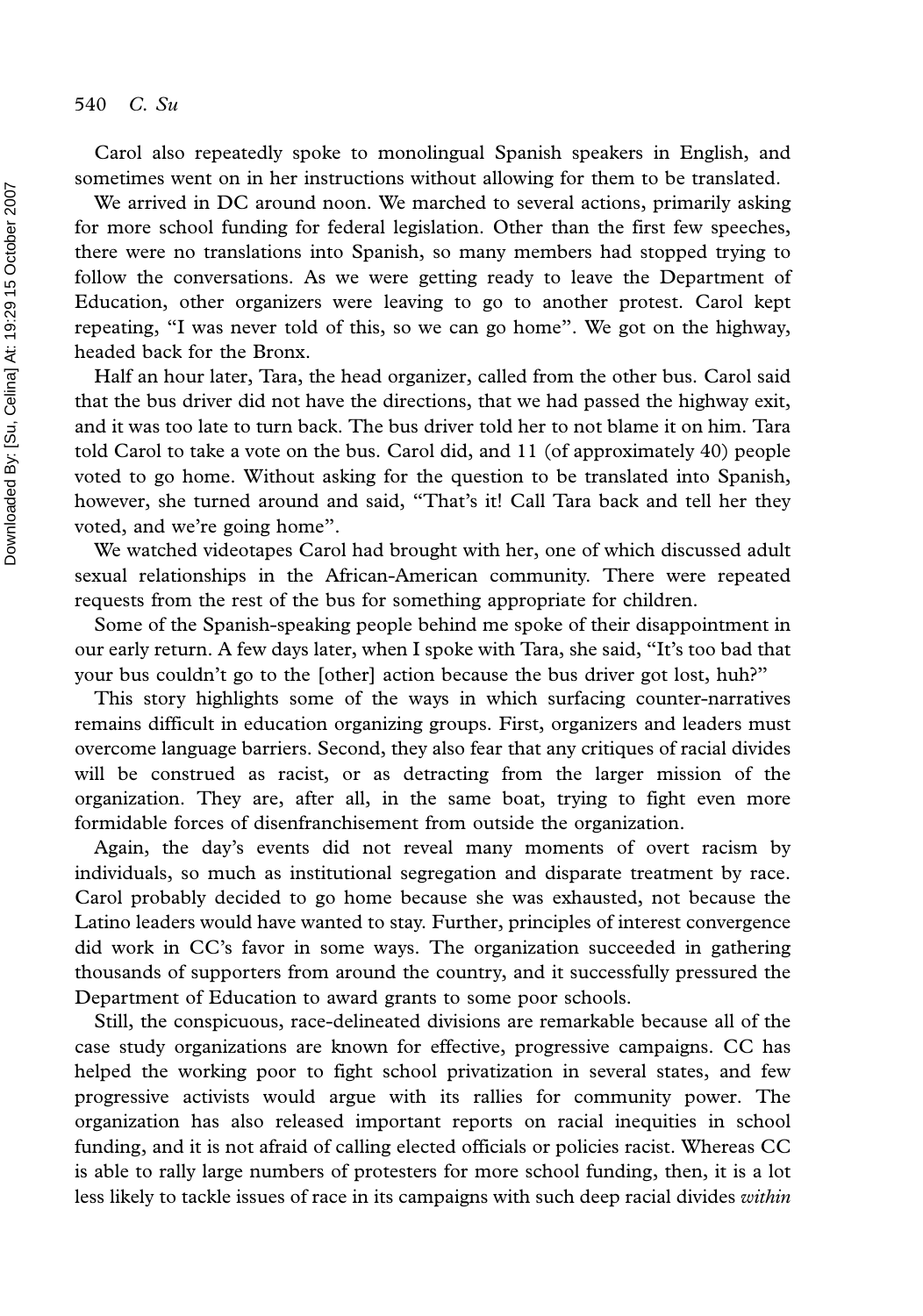the organization, and this has an impact on the tenor of CC's local education campaigns.

In the context of CRT, such stories are not surprising. Even as education organizing in communities of color is an integral component of CRT praxis, then, counter-narratives and a redefinition of ''winnable'' campaigns can only be realized with further investigations of how racial divides are crossed in such groups.

#### Addressing Social Constructions of Race, via Unique Voices of Color

In order for education organizing groups to truly engage in anti-racist views of school reform, they need to build community power without resorting to short-term strategies of interest convergence. This section attempts to draw lessons by focusing on the third and fourth key tenets of CRT, regarding the social construction of race and unique voices of color, which are inextricably intertwined. The hardest part of realizing equitable education is addressing a core tension between these two tenets. How are the case study groups supposed to allow counter-narratives to emerge, when they want to pursue campaigns as united fronts?

According to the case studies, bridging organizational spaces plays a key role in helping education organizing groups to resolve the tension between CRT's third and fourth key tenets. Here, organizational spaces are not just physical meeting places. Rather, they consist of consistent opportunities for meeting, conversation, and exchange. Borrowing terminology from the social capital literature, ''bonding'' spaces would be those that facilitate meetings among members of fairly well-defined subgroups (Warren, 2001; Woolcock, 1998). In this paper, ''subgroups'' refer to small, relatively well-defined cliques or clusters of members within the larger education organizing groups or organizations. These subgroups are largely identified by racial background and immigrant status, i.e., African-American, Latino, and African immigrants. ''Bridging'' spaces are those that facilitate meetings and exchange between members of different subgroups.

All five case study organizations are careful to provide subgroups with the organizational bonding space to meet freely, develop their own campaigns, and recruit new members; these subgroups meet with organizers who speak their language, and meetings are scheduled to accommodate members. The bonding spaces can be seen as places where leaders are given the means to voice their struggles and experiences.

The organizations' records on bridging spaces are more complex. Whereas bonding spaces allow unique voices of color to flourish, bridging spaces help subgroups to break down essentialist notions of the "other". Such spaces are important so that different subgroups can mediate issues of race, and so that different voices of color engage in conversations with one another. Amongst this article's education organizing groups, three basic patterns emerge.

The clearest pattern appears in CC, where there is little interaction between subgroups. There are concrete reasons for this; most CC organizers are monolingual,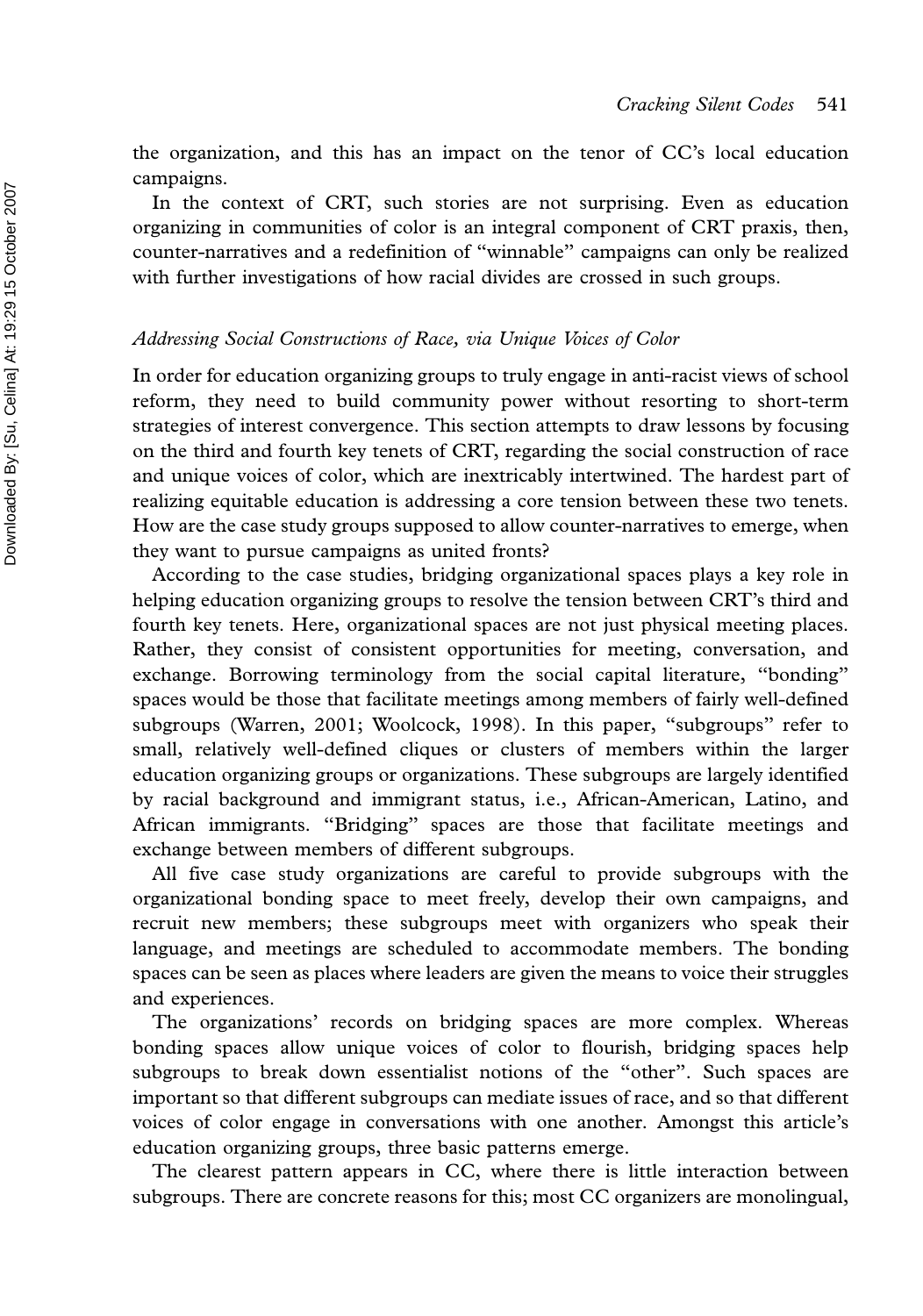and translation is sporadic. During the period of my fieldwork, then, there were several months in which CC's sole English-speaking education organizer could not speak with the majority of her leaders and constituents, who were primarily Spanish speakers. Further, when a member of one subgroup wanted to work on an issue currently pursued by another subgroup within the organization, he or she was encouraged not to join and shape existing campaigns, but to launch new ones. Members were then told to recruit others, usually from the same racial background, until a critical mass is formed. Their own campaigns and protests could then be staged. In this way, large but separate campaigns were pursued, with little conversation between subgroups, and dissent about existing campaigns was usually not voiced through verbal discussion, but via exit. Indeed, several organizers and leaders noted that they left when they disagreed with campaign issues.

From the perspective of CRT, members of CC never received the chance to articulate the social construction of race, partly because the unique voices of members from different subgroups were never communicated to the entire organization. Critical race theorists might argue that, instead of fearing that conversations about race would split the groups in half, that surfacing counternarratives would show members how race is socially constructed and, in turn, how to tackle issues of race.

The second pattern that emerges involves existing, but limited, bridging spaces. In these cases, translation is consistently used and subgroups meet regularly with one another, but issues of race are rarely broached.

At NPT, leaders tried to address issues of race, but they did not always have the chance to dig deeper, and to investigate whether one person's complaint touched upon a pattern of inequality:

I don't think there are any race issues ... I don't think it's because people are too scared, either ... There's real consensus ... I'll give you an example. One and a half years ago, at the rally then, one child didn't get to speak ... The parent complained ... But we explained to her that it was because the child didn't show up during the assigned prep time. We don't discriminate.

At FNN, Monica, the education organizer, spoke about how the Latina, primarily Catholic parents had a lot of trouble working with the African, primarily Muslim parents, and vice versa. The cultural rift could be seen along many lines, especially via language barriers and concerning shared views on proper ways to discipline children. After some meetings disintegrated into shouting matches, Monica made concerted efforts to learn about the grievances articulated by all individuals involved. She then worked extensively with each subgroup independently, hoping to gain a more nuanced grasp of each subgroup's dynamics and assumptions, before successfully working on a newer, collaborative project with all of the subgroups together.

Still, one FNN leader said that organizers sometimes broached issues of race in superficial ways, which sometimes allow stereotypes or essentialist constructs to fester: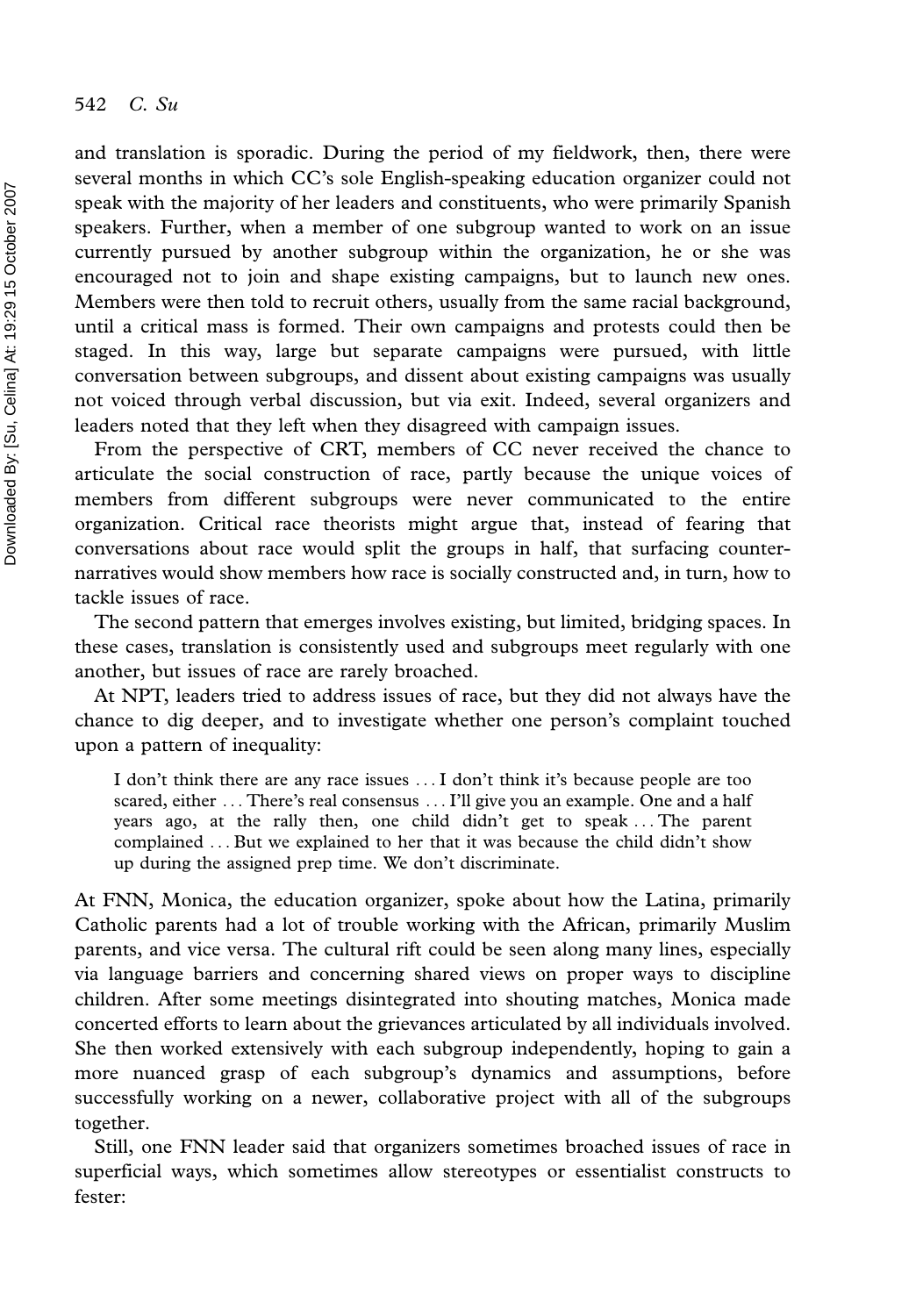Race, and a lot of racist dynamics, are still alive ... There's a lot of manipulative propaganda about race ... [Somebody] will be like, ''Oh Elena, you're Puerto Rican.'' It's like Elena's the representative. And then we have one group that's mostly Korean, so she needs a Korean, and one of those ... [There are] certain assumptions about people.

Another FNN leader, Nicole, noted that official rules dictate that organizers remain silent, with the intention that opinions and campaign ideas are truly generated by the constituents. Yet, this silence can be an artifice; organizers hold opinions and can easily manipulate discussions so that the group comes to a similar decision.

Several leaders and organizers took pains to state that authentic counter-narratives were also likely to be more nuanced. Bridging spaces allow members of different subgroups to speak from experience without being seen as token representatives. According to these observations, FNN had worked to provide some room for voices of color, but perhaps not enough so that the uniqueness of these voices shines through. Wider representation of different subgroups can eventually highlight diversity as well as consistency within subgroups and make it difficult for leaders to resort to stereotypes. After FNN went on to launch intra-organizational events around the theme of ''strength through diversity'', some leaders commented that they no longer saw different cultural or religious rituals as divisive, so much as different, but complementary, ways of addressing similar concerns.

The third and final pattern of bridging spaces focuses on substantive, anti-racist alternatives to colorblindness by facilitating positive and repeated exchange between subgroups. In these organizations, leaders ask uncomfortable questions such as, ''What's been the experience of Latinos on this issue, in these schools? Blacks? Is it different for African-Americans than it is for African immigrants?'' As they do so, they heed unique voices of color and begin to tackle larger issues of race, but the varied personal stories they hear in response often end up being even more unique than anticipated. Together, these stories also suggest that race is not an essentialist construct. When leaders are given the opportunities to speak from their personal experiences, they often broached issues of race with ease, and the results were often far from divisive.

Over time, bridging spaces allow leaders to address issues of race in positive ways. All leaders are bound by campaign issues and troubled schools, like those at the other case study organizations, but they also share books like Autobiography of Malcolm X, poems used at meetings, and downloaded music files. Such cultural objects are rarely race-neutral, and the youth treat such racial identifiers as positive tools for exchange. Because stories are so intensely personalized and interdependence is so emphasized, members are comfortable with conversations about race, without feeling as if they are defined solely in terms of race.

Finally, bridging spaces allow YP leaders to relate to and empathize with members of other groups, even when patterns of inequality do exist. YP also works with a group of young, African and South Asian Muslim women who call themselves the Young Intellects. Conversations between the Young Intellects, who claimed that they were contacted by their guidance counselors for private meetings several times a year,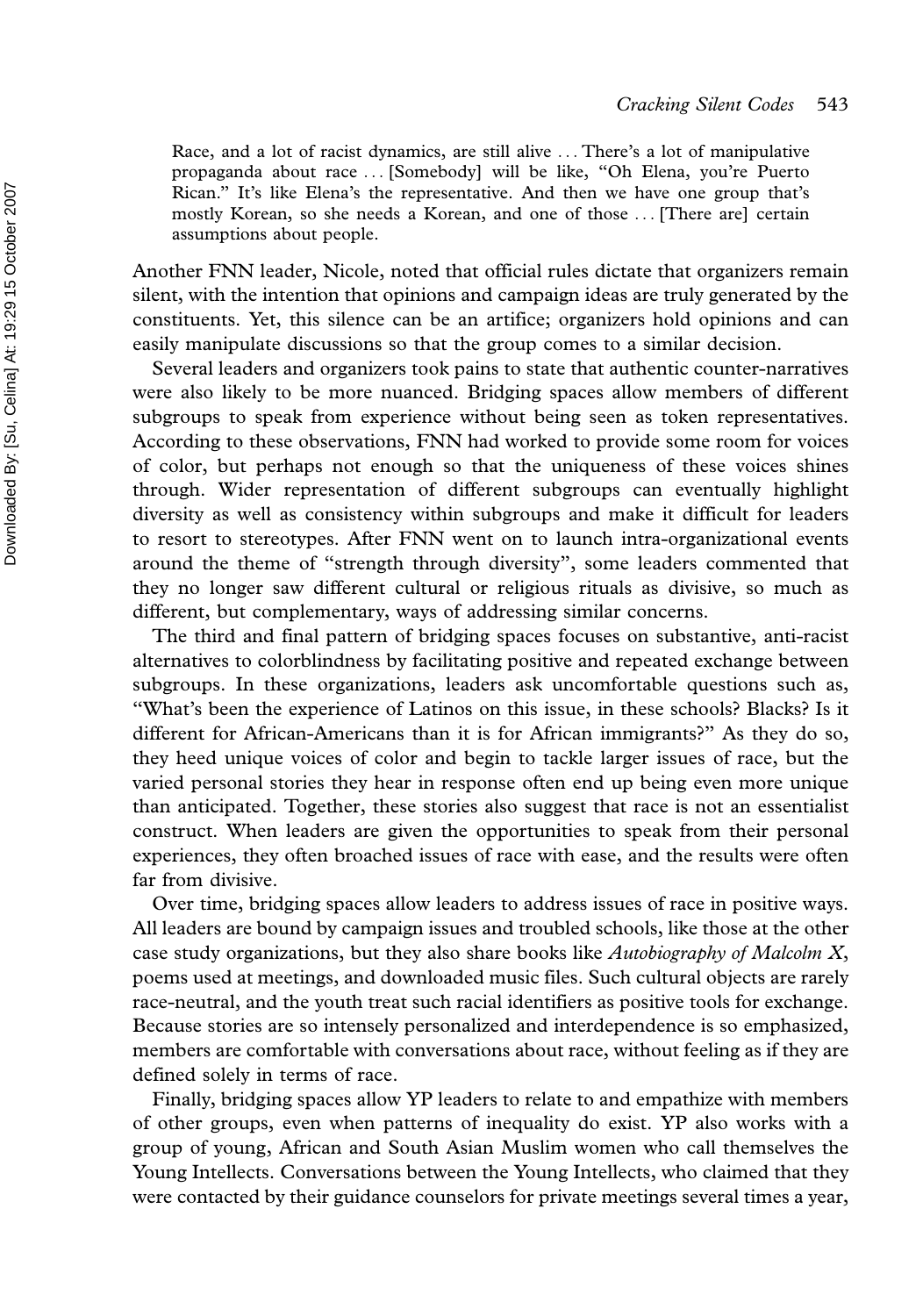and YP leaders, who claimed that they could not get appointments with their guidance counselors despite repeated pleas for help, led to new campaigns documenting, protesting, and proposing alternatives to unequal access to academic counseling in two Bronx high schools. YP's bridging spaces help the leaders to acknowledge difference in order to walk down the tricky road towards more meaningful equality. Further, the subgroups are united in spite of, or maybe even because of, their disparate social conditions in the schools.

At PIA, leader Michele commented that while earlier campaigns sometimes dealt with overt racism between school districts, the current organizer manages to address racially-delineated issues within school districts or schools in a different way:

Before, the staff set you up to think that you had picked the campaigns. I can tell the difference ... They would say, ''We have lots of these vacant lots in our community. What do you think is the problem with these lots?" "Oh, there's rats. Oh, there's something else '' I thought, ''You know what? It's cool.'' I can sell products, too, if I wanted to ... [Now,] Katerina's way in directing talk, it's very cool ... She asks us, ''What do you think about this,'' when she tells us about different districts. The way we see different types of money ... ''Why do you think it's like that?'' ... I like the way she does it ... Looking at the patterns.

Michele suggests how drawing from participants' own substantive analyses can lead to positive discussions on race, and that leaders can tell when they are being manipulated. Again, such conversations stand in contrast to those at other organizations. At one CC chapter meeting, a leader sounded alarms over a new shelter being built for ''100 men who are [sic] AIDS ... Coming out of prison! People from the South Bronx just eat shit and don't fight.'' Other attendees nodded and murmured in agreement, but did not respond directly. Poor neighborhoods in the United States do share a disproportionate burden of so-called ''undesirable facilities'' like shelters. Nevertheless, when a seemingly similar situation unfolded at a PIA meeting, a leader resounded, ''If something like that is going to be built, we need to meet. People don't say things like that face-to-face.''

Bridging spaces at PIA and YP allowed leaders to go beyond liberal notions of equality by tackling issues of race in their everyday practices and via in-person conversations. This way, they collectively tried to disentangle what ''equality'' might look like in real life. When a woman at the PIA Annual Meeting stated that she might vote for Bush because her Latina, Catholic upbringing informed her stance against abortion, other leaders in the room, both Latino and African-American, bristled. In response, the facilitators noted her comment as an issue of ''different values'', rather than anyone having ''more'' values than anyone else, and a constructive discussion on the Presidential candidates' education policies followed. These were instances in which a person's race was mentioned as part of the person's heritage, and so, as in YP, there was a positive, non-essentialist language with which to raise issues related to race.

Bridging spaces, then, are related to what critical race theorists Guinier and Torres call intermediate ''free spaces'', where communities of color can recognize their solidarity that ''those who have been [socially] raced often experience'', thereby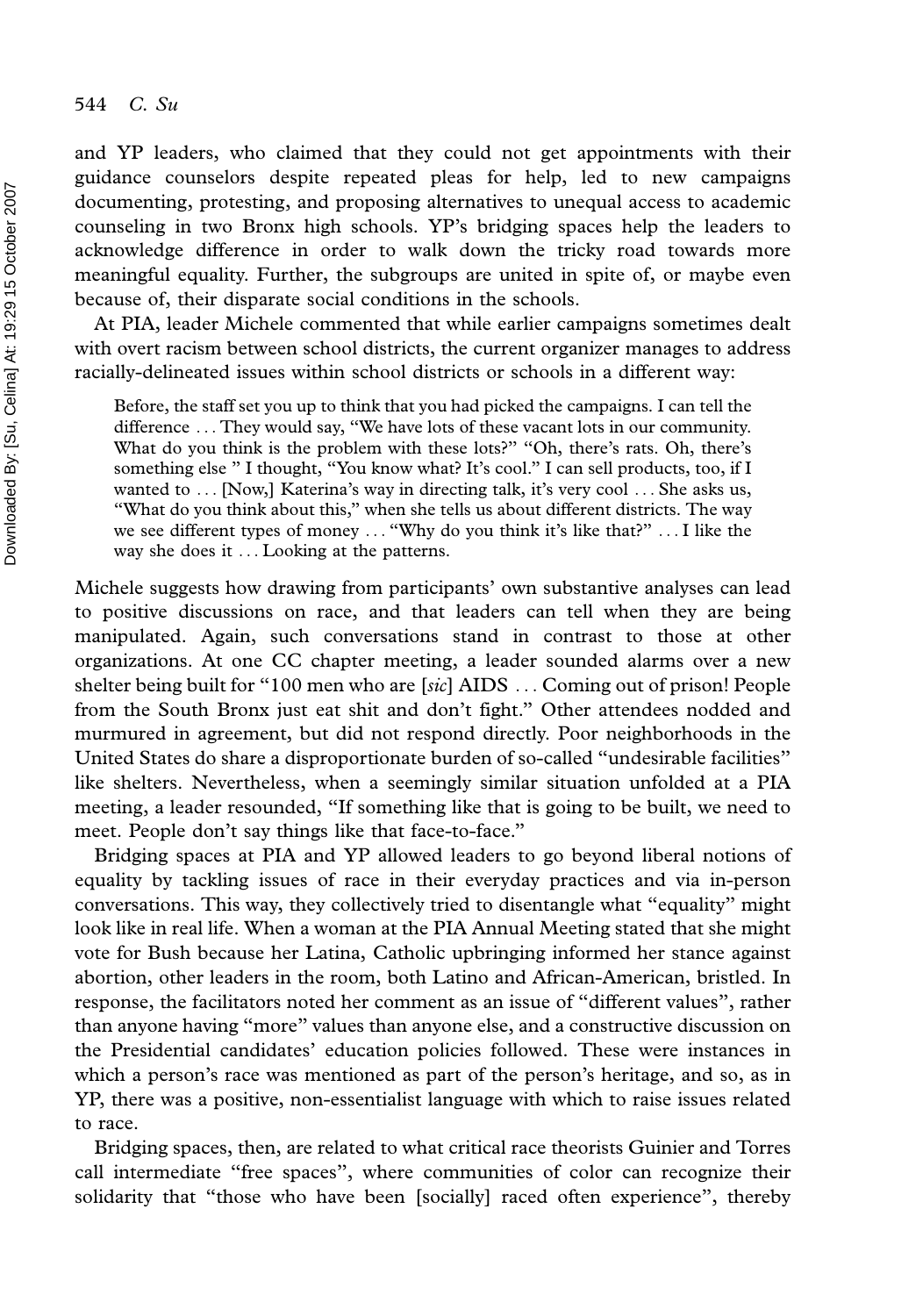constructing political, rather than essentialist, notions of race and ''enclaves of resistance'' (2002, pp. 95, 147). While participants in all five case studies have experienced this solidarity, I would argue that not all have taken the next two steps, using ''strategic deployment of race-consciousness'' to experiment in new, deliberative democratic practices and develop a broader social justice agenda (pp. 95–96). It is only by appreciating the disparate experiences of different groups of students in YP, for instance, that the students were able to reconceptualise their campaigns for equitable and decent guidance counseling.

The campaigns pursued by the five case study organizations during my 18 months of fieldwork suggested, however tentatively, that contesting colorblindness in organizing made a difference. According to these case studies, unique voices of color and the social construction of race do not have to exist in uneasy tensions. In real life, these might even be mutually reinforcing principles. PIA and YP, which excelled in building bridging organizational spaces, also pursued campaigns on parent-teacher relationships, racial profiling by school safety officers, and issues of racial discrimination within the schools. In fact, as mentioned in the introduction, when YP leaders met with police officers, they performed skits that dramatized the students' and officers' perceptions of one another. The students also presented the officers with a map of the schools' drug dealings and unsafe spaces from their perspective, and the officers worked with YP to construct new, more amicable school safety protocols. While YP was successful because they worked on authentic counternarratives that broached issues of race, the remaining education organizing groups responded to school violence by requesting more school safety officers. They also focused on campaigns that demanded more funding for schools, without overtly addressing inequities within school systems.

#### Cracking Silent Codes

CRT challenges traditional theory by demanding that reforms come from outside the classroom as well as inside. As the case studies have shown, the narrative of colorblindness is often so pervasive that surfacing counter-narratives is difficult even in education organizing groups. Although there were no official signs dividing the CC bus into two, for example, a silent code of purported colorblindness, if not a code of silence per se, served as a barrier between subgroups. On its own, such segregation is unremarkable. The difference lies in the organizations' collective reaction to such racial divides, and whether the relevant issues are ever broached in conversation, or addressed in action. In their pursuits for political power, some education organizing groups focus only on individual-based acts of racism, resort to interest convergence to build mass support, and ignore more nuanced, and systemic, institutional racism.

Building on Tate et al.'s (1993) notion of true equality in education, the process of community organizing is clearly necessary, but not necessarily enough. Many schools in the United States are so badly under-funded that many education organizing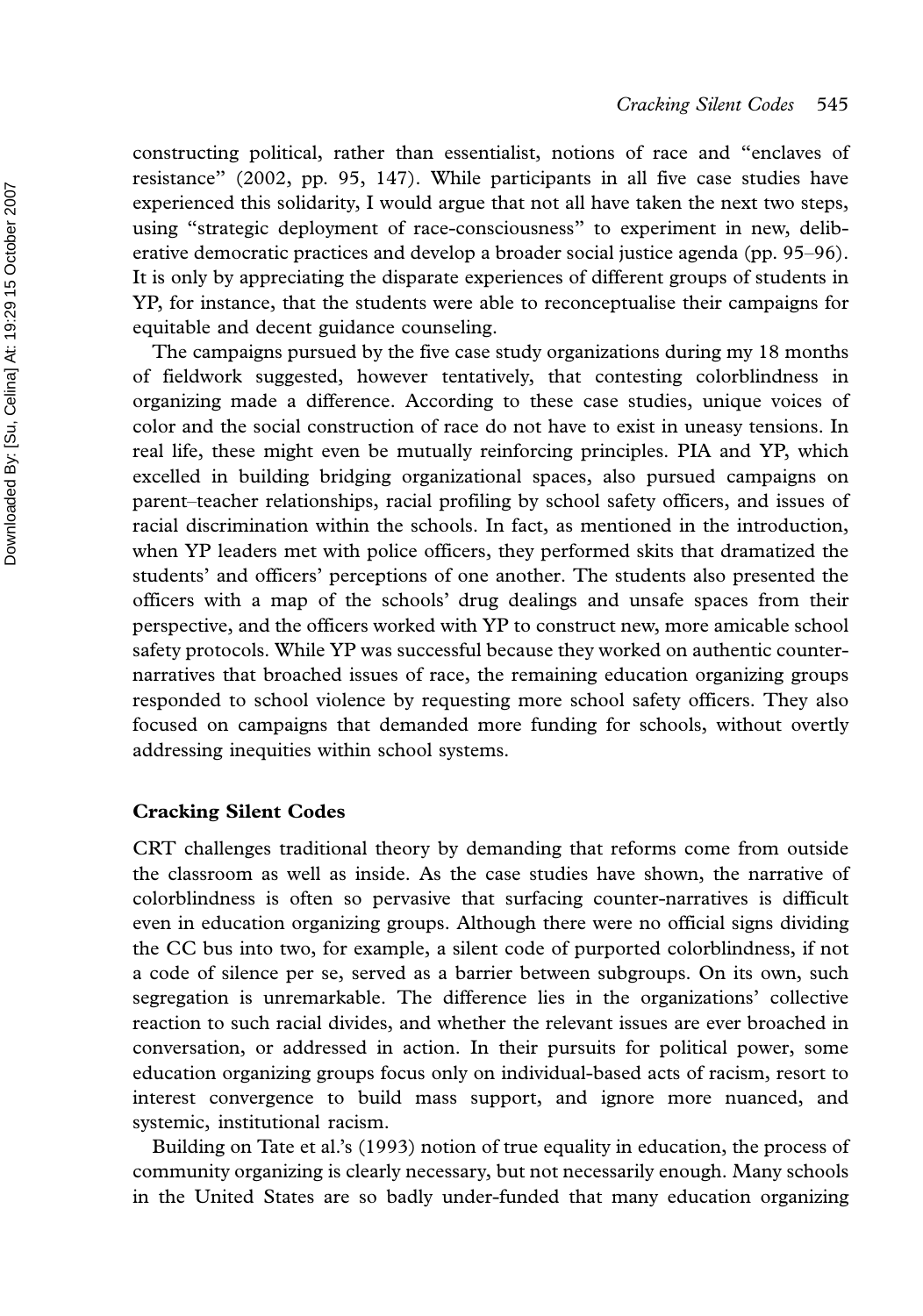groups can improve conditions by launching campaigns for greater overall financing, but sidestep issues of equity or race in schools at the same time. Parents and students in the case studies not only wanted to converse across racial lines, they could also tell when they were being used as token representatives, and they were not satisfied.

From a CRT perspective, meaningful bridging spaces can help communities of color to transform race consciousness into political practice, and work towards more radical school reform. Far from being divisive, such bridging spaces actually help education organizing groups to resolve the theoretical tension between CRT's third and fourth key tenets. They allow leaders and organizers to bring up the dynamics specific to a black woman, and not African-American men or white women, for example, who cannot categorize her issues in terms of either race or gender alone. The experiences of any racial community are both patterned and heterogeneous. This possibility is related to the concept of intersectionality, that ''individuals or classes often have shared or overlapping interests'' that might not be recognized without bringing up the notion of race (Delgado & Stefancic, 2001, p. 149). Whereas CRT has previously used the notion of intersectionality to show how race- or genderbased laws fail to protect the rights of differently impacted groups like black women, intersectionality also plays an important role in bringing about positive change, in the praxis of education organizing. In real life, after all, if groups of people face similar experiences, it does not necessarily follow that this is because these people are all the same. Only by discussing issues that appear to be racially delineated do members recognize that ''race'' is not essentialist, but that it can nevertheless be used to build an agenda for social justice.

CRT has, from the beginning, called for action, and education organizing seemed to be the means to achieve it. Yet, education organizing groups construct visions of alternative pedagogy and education policy in drastically different ways. CRT demands that their everyday practices match their rhetoric for social change. Far from being overly pessimistic, this emphasis on process, rather than charismatic or visionary individuals, lends room for social change in all five case study organizations.

As CRT scholars continue to work towards remedies for true social change in education policy, further research is needed on the nuances of different types of education organizing groups, and on the consequences of CRT praxis on political campaigns. Articulating such theory-informed best practices can help organizers and leaders in multi-racial organizations to work towards goals like school reform, without resorting to the ''lowest common denominator'' in their campaigns (Delgado, 1985).

#### Note

1. Although YP is officially affiliated with FNN, it merits its own case study because it abides by its own by-laws, it attends to a constituency composed solely of students and not parents, and most importantly, it engages in everyday practices that look quite different from those at FNN.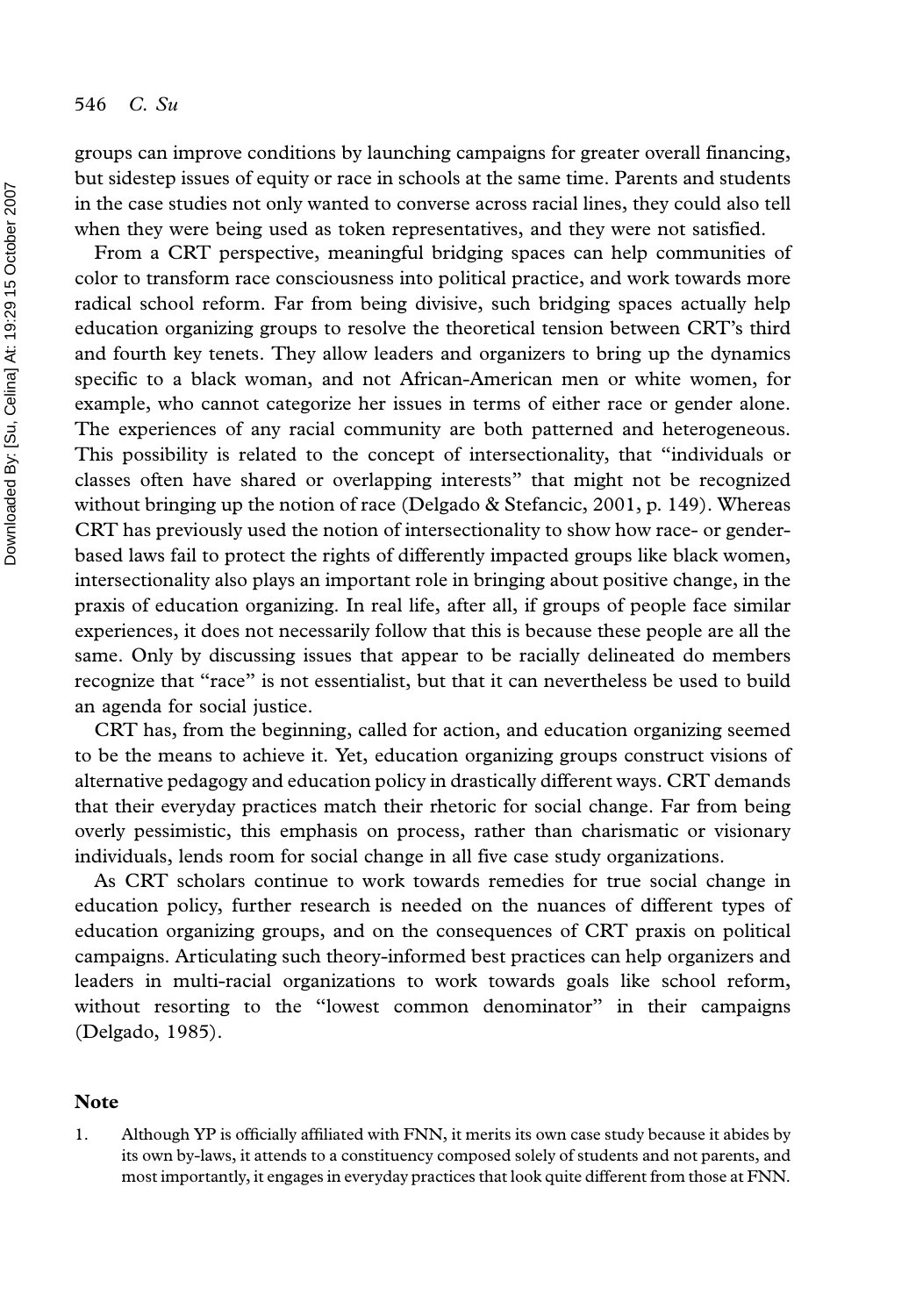#### References

- Bell, D. (1979). Bakke, minority admissions, and the usual price of racial remedies. California Law Review, 76, 3-19.
- Bell, D. (1980). Brown v. Board of Education and the interest convergence dilemma. Harvard Law Review, 93, 518-533.
- Bell, D. (1987). And we are not saved: The elusive quest for racial justice. New York: Basic Books.
- Bettie, J. (2000). Women without class: chicas, cholas, trash, and the presence/absence of class identity. Signs: Journal of Women in Culture and Society,  $26(1)$ ,  $1-35$ .
- Crenshaw, K. W. (1988). Race, reform, retrenchment: Transformation and legitimation in antidiscrimination law. Harvard Law Review, 101, 1331-1387.
- Crenshaw, K. W., Gotanda, N., Peller, G., & Thomas, K. (Eds.) (1995). Critical race theory: The key writings that formed the movement. New York: The New Press.
- Delgado, G. (1985). Organizing the movement: The roots and growth of ACORN. Philadelphia: Temple University Press.
- Delgado, R. (1988). Derrick Bell and the ideology of racial reform: Will we ever be saved? Yale Law Fournal, 97, 923-947.
- Delgado, G. (1994). Beyond the politics of place. Oakland, CA: Applied Research Center.
- Delgado, R. & Stefancic, J. (2001). Critical race theory. New York: New York University Press.
- Gillborn, D. (2006). Critical race theory and education: Racism and anti-racism in educational theory and practice. Discourse: Studies in the Cultural Politics of Education,  $27(1)$ ,  $11-32$ .
- Gregory, S. (1993). Race, rubbish, and resistance: Empowering difference in community politics. Cultural Anthropology,  $8(1)$ , 24-48.
- Guinier, L. (1994). The tyranny of the majority: Fundamental fairness in representative democracy. New York: Free Press.
- Guinier, L. & Torres, G. (2002). The miner's canary: Enlisting race, resisting power, transforming democracy. Cambridge, MA: Harvard University Press.
- Infoshare. (2004). Rates of poor persons by New York City neighborhood. Retrieved September 1, 2004, from http://infoshare.org
- Jonnes, J. (2002). South Bronx rising. Bronx, NY: Fordham University Press.
- Ladson-Billings, G. (1998). Just what is critical race theory? And what is it doing in a ''nice'' field like education? International Journal of Qualitative Studies in Education,  $11(1)$ ,  $7-24$ .
- Ladson-Billings, G. & Tate, W. F. (1995). Toward a critical race theory of education. Teachers College Record, 97, 47-68.
- López, G. (2003). The (racially neutral) politics of education: A critical race theory perspective. Educational Administration Quarterly, 39(1), 68-94.
- Lynn, M. (1999). Toward a critical race pedagogy: A research note. Urban Education, 33, 606-627.
- Miller, M. (1996). Beyond the politics of place: A critical review. Online conference for community organizing and development papers. Retrieved April 2, 2004, from http://comm-org.wisc.edu/ papers96/miller.html.
- Rosen, J. (1996). The bloods and the crits: O.J. Simpson, critical race theory, the law, and the triumph of color in America. The New Republic,  $215(24)$ ,  $27-42$ .
- Stovall, D. (2005). A challenge to traditional theory: Critical race theory, African-American community organizers, and education. Discourse: Studies in the Cultural Politics of Education,  $26, 95-108.$
- Tate, W. F. (1997). Critical race theory and education: History, theory, and implications. In M. W. Apple (Ed.), Review of research in education, (vol. 22, pp. 195–247). Washington, DC: American Educational Research Association.
- Tate, W. F., Ladson-Billings, G., & Grant, C. (1993). The Brown decision revisited: Mathematizing social problems. *Education Policy*, 7, 255–275.